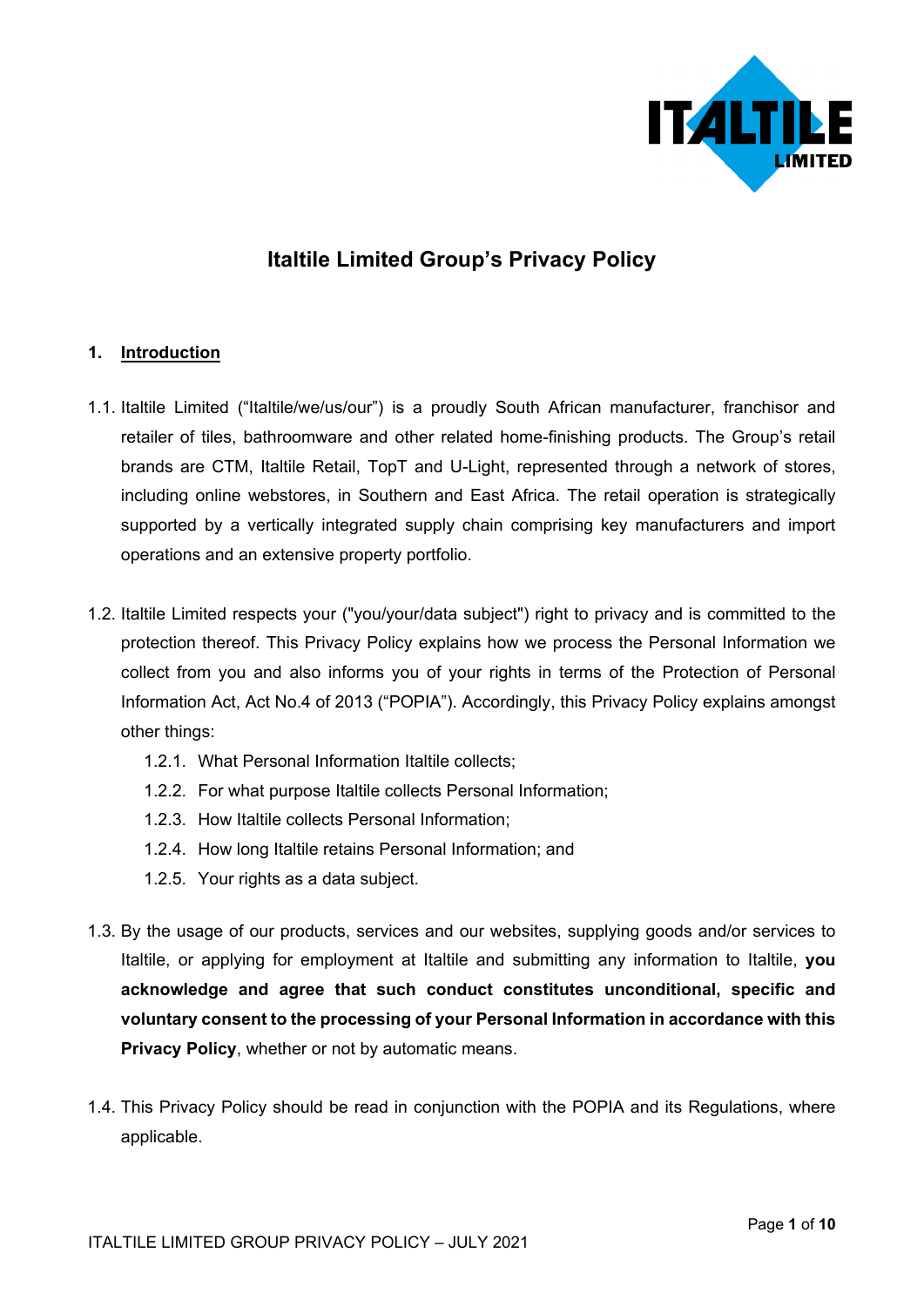

1.5. This Privacy Policy applies to all companies within the Italtile group which are domiciled in South Africa, which are as follows (the legal entity that collects Personal Information from you or that determined the purpose for the processing of your Personal Information will be the responsible party for your Personal Information):

| <b>Company Name</b>                                               | <b>Registration Number</b> |
|-------------------------------------------------------------------|----------------------------|
| <b>Italtile Limited</b>                                           | 1955/000558/06             |
| Italtile Ceramics Proprietary Limited                             | 1981/007176/07             |
| Italtile Franchising Proprietary Limited                          | 1991/005995/07             |
| <b>Allmuss Properties Proprietary Limited</b>                     | 1982/002369/07             |
| Emerald Sky Trading 736 Proprietary Limited                       | 2008/005425/07             |
| F. B. Ashman Proprietary Limited                                  | 1968/013564/07             |
| Penates Logistics Proprietary Limited                             | 2005/009572/07             |
| Magnolia Ridge Properties 291 Proprietary Limited                 | 2005/012452/07             |
| International Tap Distributors Proprietary Limited                | 2001/002753/07             |
| Cedar Point Trading 326 Proprietary Limited                       | 2009/001316/07             |
| Italtile Foreign Holdings Proprietary Limited                     | 2006/032858/07             |
| Italtile Retail Proprietary Limited                               | 2007/016836/07             |
| <b>TopT Ceramics Proprietary Limited</b>                          | 2009/016654/07             |
| <b>U-Light Proprietary Limited</b>                                | 2018/058388/07             |
| Ceramic Industries Proprietary Limited                            | 1982/008520/07             |
| Sphinx Acrylic Bathroomware Proprietary Limited                   | 1990/001988/07             |
| National Ceramic Industries South Africa Proprietary Limited      | 1952/001733/07             |
| Aquarella Investments 389 Proprietary Limited                     | 2006/018898/07             |
| <b>East Cape Quarries Proprietary Limited</b>                     | 1972/012082/07             |
| Mayfield Clays Proprietary Limited                                | 1997/004448/07             |
| Ezee Tile Adhesive Manufacturers Proprietary Limited              | 1998/016374/07             |
| Ezee Tile Adhesive Manufacturers (Free State) Proprietary Limited | 2003/020747/07             |
| Italtile and Ceramic Foundation Trust                             | IT1385/2012                |
| Italtile Share Incentive Trust                                    | IT409/93                   |
| <b>Italtile Empowerment Trust</b>                                 | IT8366/2007                |
| <b>Italtile Retention Scheme Trust</b>                            | IT892/2020(G)              |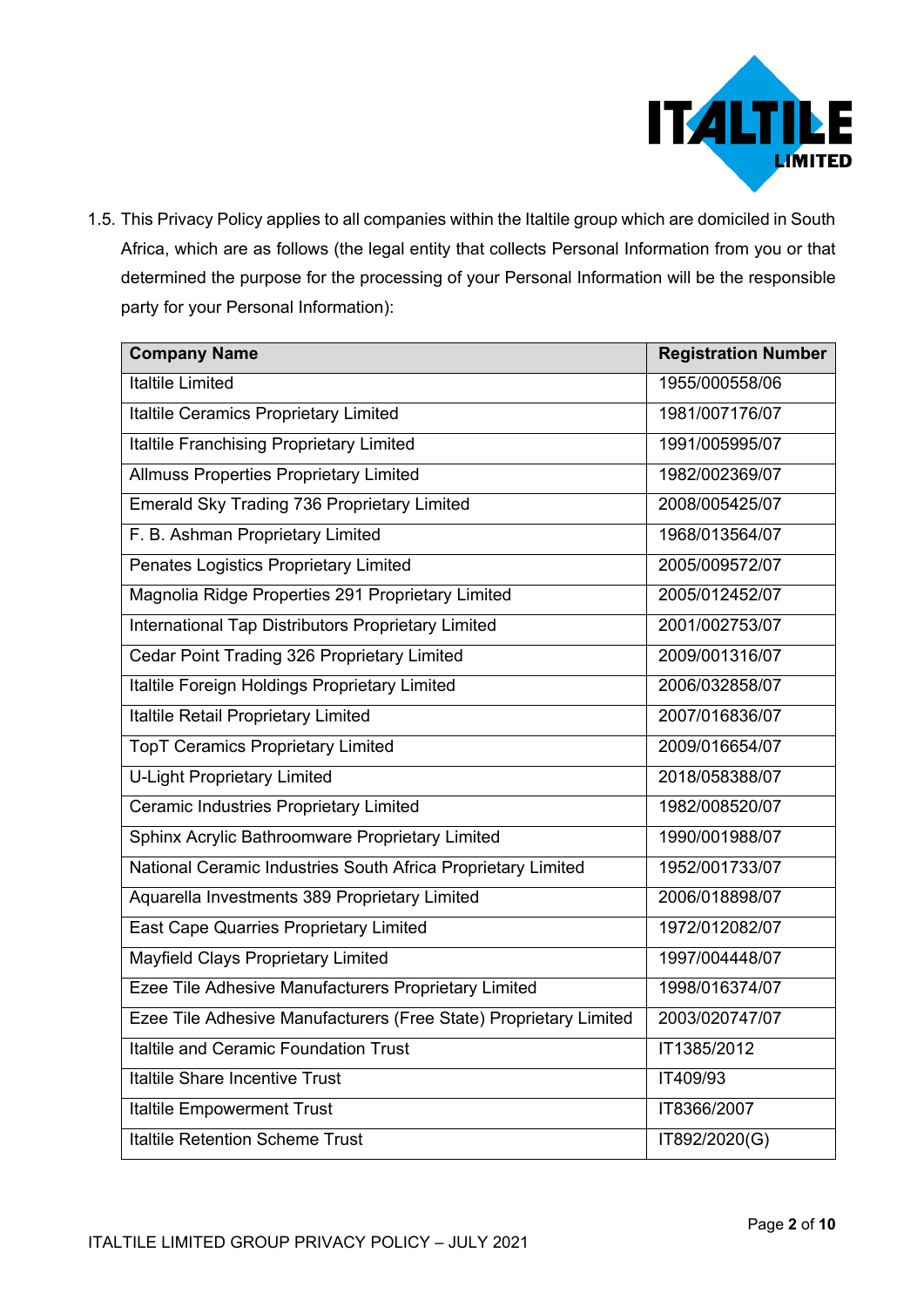

## **2. Principles**

- 2.1. Italtile has implemented the following approach concerning Personal Information:
	- 2.1.1. To be transparent in its standard operating procedures that govern the collection and processing of Personal Information;
	- 2.1.2. To comply with all applicable legal and regulatory requirements regarding the processing of Personal Information;
	- 2.1.3. To collect Personal Information by lawful and transparent means and to process Personal Information in a manner compatible with the purpose for which they were collected;
	- 2.1.4. To strive to keep personal Information accurate, complete and up-to-date and reliable for their intended use;
	- 2.1.5. To develop reliable, safe and sustainable means of protecting the Personal Information of individuals whether physical or digitally so as to prevent leakage, loss, alteration or misuse of said information;
	- 2.1.6. When consigning to outside entities for the protection of said information, Italtile will only select those with the ability to safeguard and manage the said information.
	- 2.1.7. This policy will be made known to Italtile's customers, employees or prospective employees, suppliers and service provider; and
	- 2.1.8. Italtile will strive to continuously improve this policy and all other systems for the protection of Personal Information so as to adapt to a changing environment or according to legal needs.

## **3. Personal Information Collected by Italtile**

- 3.1. Personal information is defined by POPIA as information relating to an identifiable, living, natural person, and where it is applicable, an identifiable, existing juristic person, including, but not limited to:
	- 3.1.1. Information relating to the race, gender, sex, pregnancy, marital status, national, ethnic or social origin, colour, sexual orientation, age, physical or mental health, wellbeing, disability, religion, conscience, belief, culture, language and birth of the person;
	- 3.1.2. Information relating to the education or the medical, financial, criminal or employment history of a person;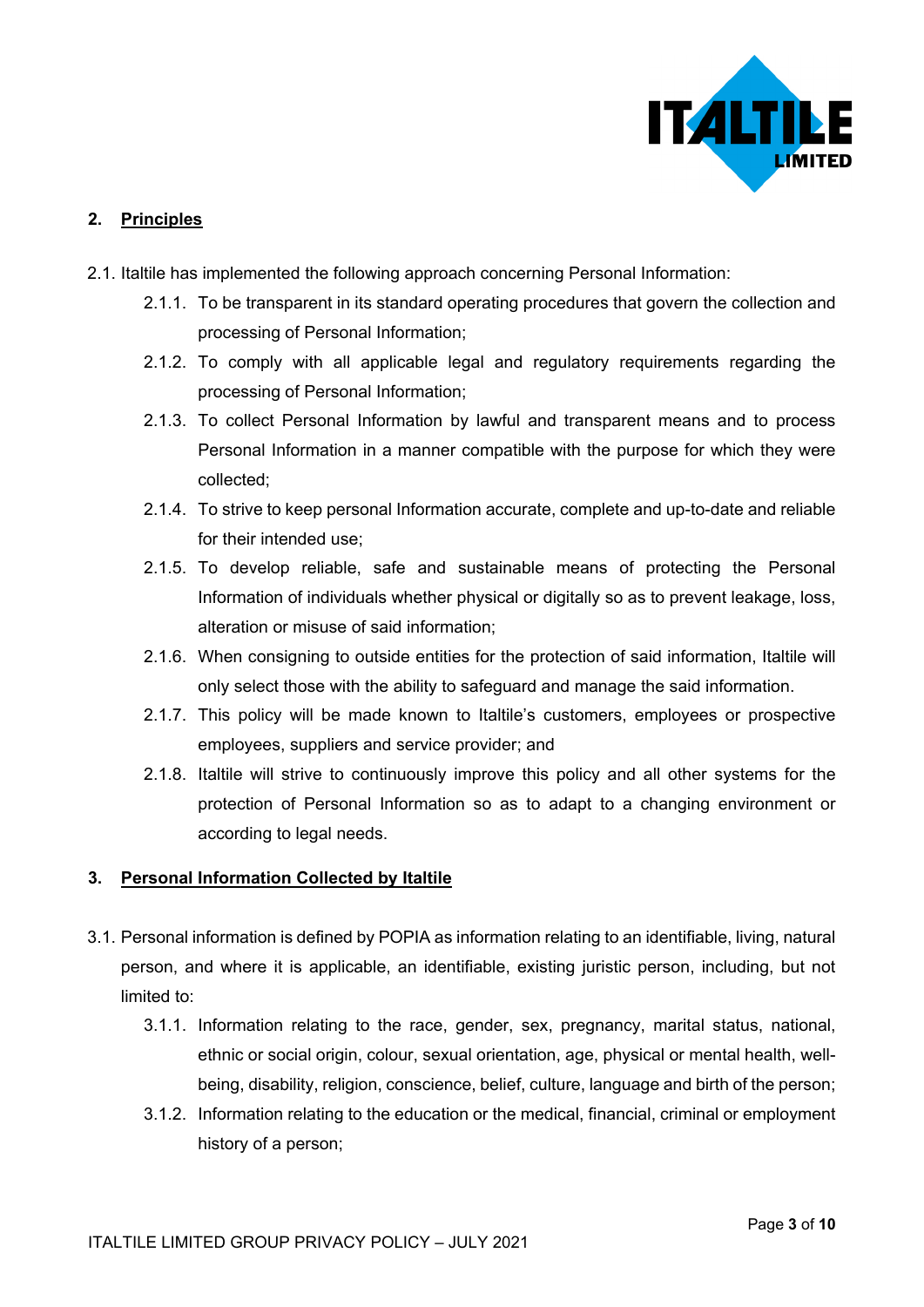

- 3.1.3. Any identifying number, symbol, e-mail address, physical address, telephone number, location information, online identifier or other particular assignment to the person;
- 3.1.4. The fingerprints or other biometric information of the person;
- 3.1.5. The personal opinions, views or preferences of the person;
- 3.1.6. Correspondence sent by the person that is implicitly or explicitly of a private or confidential nature or further correspondence that would reveal the content of the original correspondence;
- 3.1.7. The view or opinions of another individual about the person; and
- 3.1.8. The name of the person if it appears with other Personal Information relating to the person or if the disclosure of the name itself would reveal information about the person.
- 3.2. Depending on the type of business we conduct with you or the relationship you have with us, we may process any of the types of Personal Information as defined above, although it will only be processed in so far as it is adequate, necessary, relevant and not excessive in relation to the purposes for which it is required.

## **4. Purpose for Which Personal Information is Collected by Italtile**

- 4.1. Primarily, we use your Personal Information to conduct business activities in order to conclude a contract or transaction with you and to carry out the obligations in terms of that contract or transaction.
- 4.2. The purpose for which we use your Personal Information is ultimately dependent on our relationship with you and will include amongst others:
	- 4.2.1. When you are a customer:
		- 4.2.1.1. identify you and conduct appropriate checks, audits and procedures;
		- 4.2.1.2. marketing and promotions (including contacting you for such purposes);
		- 4.2.1.3. administer and manage our products and services we offer to you;
		- 4.2.1.4. address and resolve customer complaints;
		- 4.2.1.5. participation in promotional competitions;
		- 4.2.1.6. provision of access to Italtile's premises; and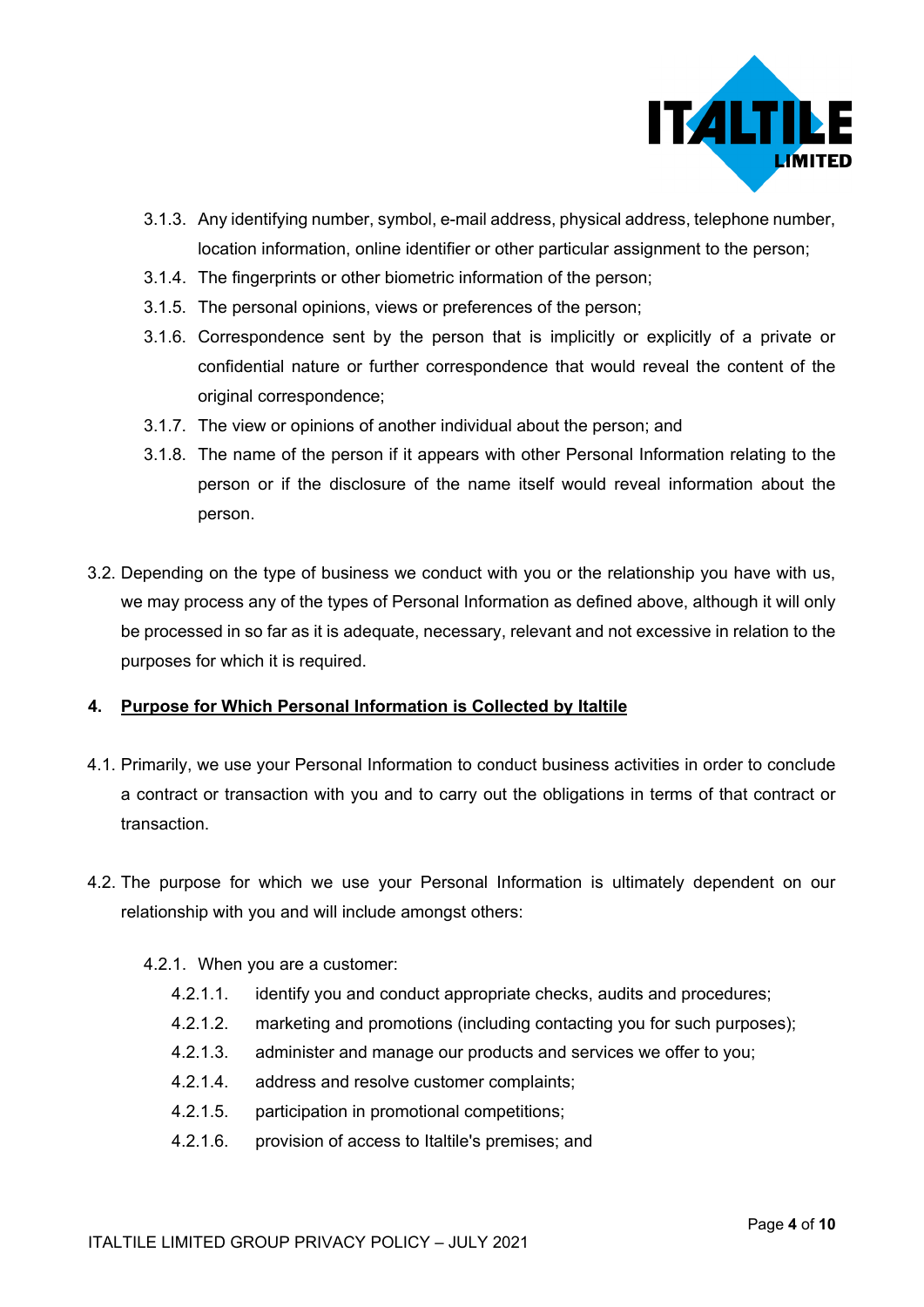

- 4.2.1.7. get a better understanding of you, your needs and how you interact with us, so we can engage in product and service research, development and business strategy including managing the delivery of our services and products via the ways we communicate with you.
- 4.2.2. When you are a supplier or service provider:
	- 4.2.2.1. identify the company and conduct appropriate checks, audits, due diligence and procedures;
	- 4.2.2.2. payment for the goods and/or services acquired and used;
	- 4.2.2.3. communication in relation to the goods and/or services supplied;
	- 4.2.2.4. review, compare and evaluate the goods and/or services supplied;
	- 4.2.2.5. record keeping in accordance with the applicable legislation;
	- 4.2.2.6. provision of access to Italtile's premises; and
	- 4.2.2.7. performance of the parties' respective obligations under the applicable agreement for the supply of the goods and/or services.
- 4.2.3. When you are an employee or prospective employee:
	- 4.2.3.1. identify you and conduct appropriate checks, audits and procedures;
	- 4.2.3.2. payment of employment benefits and related deductions;
	- 4.2.3.3. record keeping and reporting in accordance with the applicable legislation;
	- 4.2.3.4. contacting purposes;
	- 4.2.3.5. provision of access to Italtile's premises;
	- 4.2.3.6. review and evaluate your work experience and qualifications; and
	- 4.2.3.7. recruitment purposes.
- 4.3. Further to above, we may use your Personal Information to:
	- 4.3.1. pursue our legitimate interests such as to compile reports and statistical analysis;
	- 4.3.2. comply with requests for information from any internal or external auditor, or any regulatory body;
	- 4.3.3. provide you with information about our products and services from time to time via email, telephone or other means (see Marketing section below);
	- 4.3.4. meet legal and regulatory requirements to which we may be subject;
	- 4.3.5. use in connection with legal proceedings; and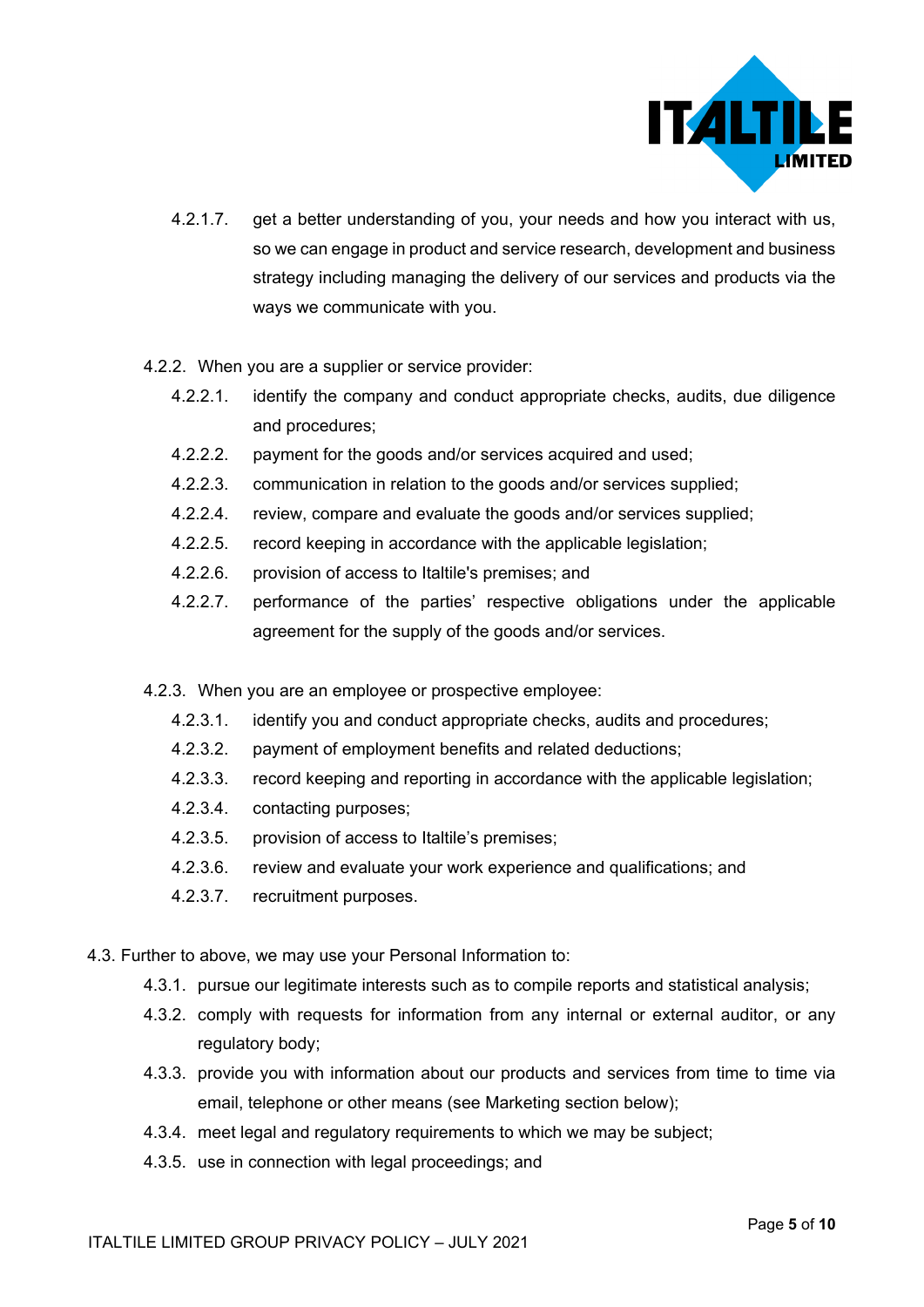

- 4.3.6. assist with any criminal or similar investigation.
- 4.4. Italtile may share your Personal Information with the following third parties:
	- 4.4.1. Those required in order to meet our transactional or contractual obligations to you (such as transporters for the delivery of goods purchased from us);
	- 4.4.2. Italtile's external auditors; and
	- 4.4.3. Regulators, governments and law enforcement authorities.
- 4.5. Where Italtile shares your Personal Information with the above third parties, the latter will be obliged to use that personal information for the reasons and purposes it was disclosed for. To this end, we have agreements in place with these third parties to ensure this.
- 4.6. Your Personal Information may also for cloud storage purposes or through the use of any of our websites, be transferred or processed outside of the Republic of South Africa. Any disclosures of your Personal Information to third parties outside South Africa are done in line with the requirements set out in section 72 of POPIA.
- 4.7. Unless you have consented, Italtile will not sell, exchange, transfer or otherwise make available any personal information about you to any other parties and you indemnify Italtile from any unintentional disclosure of such information to unauthorised persons.
- 4.8. You may refuse to provide us with your Personal Information in which case it is likely that we will not be able to meet our obligations to you or would have to terminate our relationship.

#### **5. How Italtile Collects Personal Information**

- 5.1. Italtile collects Personal Information in the following manner:
	- 5.1.1. Directly from you: We collect most Personal Information directly from you, for example capturing of details at point of sale and on applications for employment positions.
	- 5.1.2. From third parties: Occasionally we will collect or process Personal Information obtained from third party sources or sources in the public domain, such as credit and fraud checks. We will inform you prior to conducting credit and fraud checks.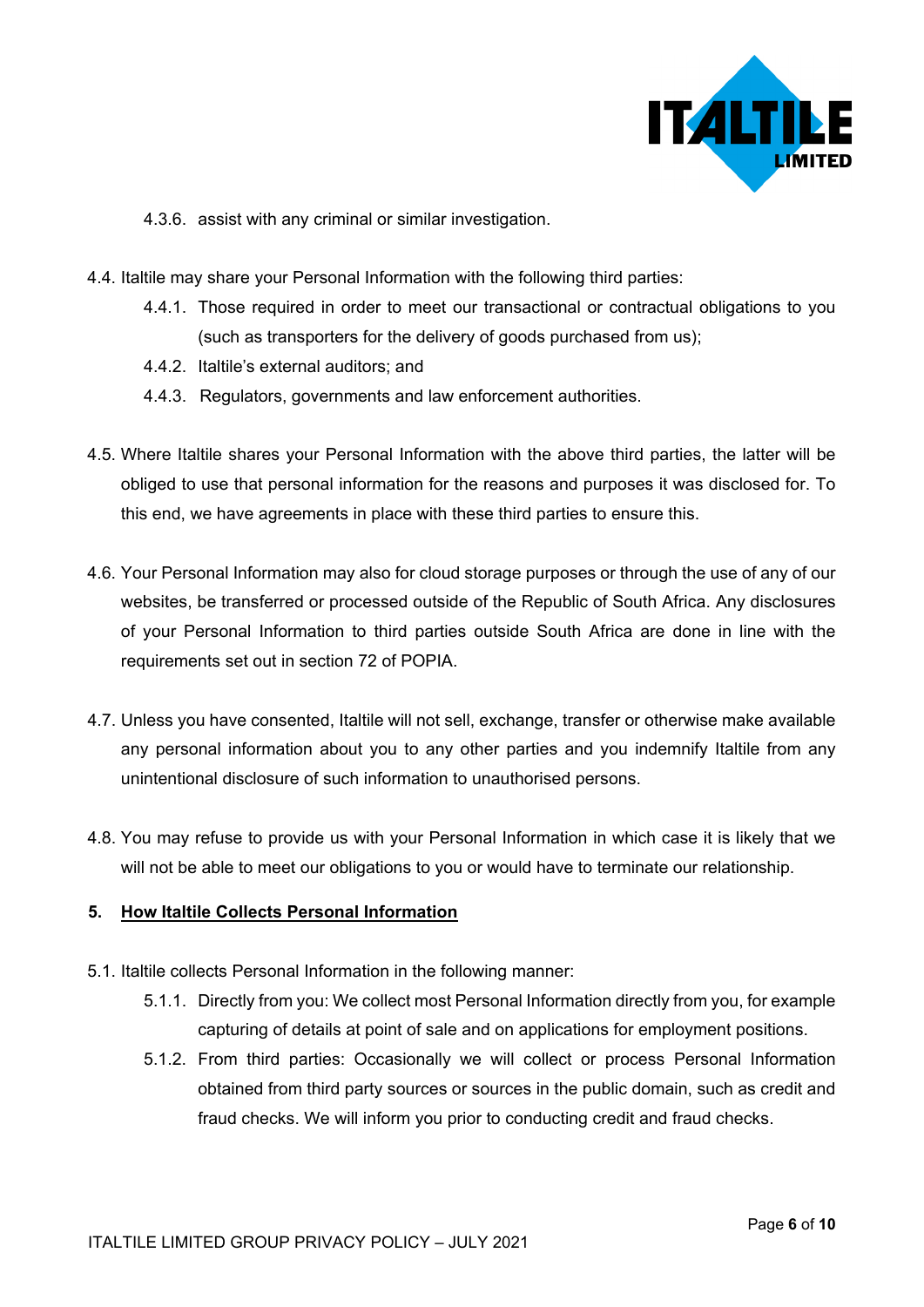

## **6. Marketing**

- 6.1. If you are a past or current customer, we may contact you from time to time to inform you of products or services similar to those you have purchased from us before. We may also provide you with other material including newsletters with appropriate content as a value-add customer experience.
- 6.2. We may share your Personal Information between companies in the Italtile group, so that they may offer you their products and services.
- 6.3. You may object to the above at any point by following the steps as set out in the direct marketing you receive or by contacting the relevant customer helpdesk.

## **7. Retention Period of Personal Information**

- 7.1. In accordance with POPIA, Italtile will keep your Personal Information on record for as long as:
	- 7.1.1. It is legally obliged to do so;
	- 7.1.2. A contract or agreement with you requires us to keep it;
	- 7.1.3. You have consented to us keeping it;
	- 7.1.4. We reasonably require it to achieve the purpose set out in the terms of transaction or contract with you;
	- 7.1.5. We require it for legitimate business purposes; or
	- 7.1.6. There is ongoing litigation, investigation or tax or other regulatory query relating to the Personal Information.

## **8. Your Rights as a Data Subject**

- 8.1. As a data subject you have a legal right in terms of POPIA to:
	- 8.1.1. Request access to your Personal Information we hold;
	- 8.1.2. Request correct and/or deletion of your Personal Information we hold;
	- 8.1.3. Request the restriction of or object to the processing of your Personal Information we hold;
	- 8.1.4. Withdraw your consent to the processing of your Personal Information;
	- 8.1.5. Withdraw your consent to receiving marketing messages from us; and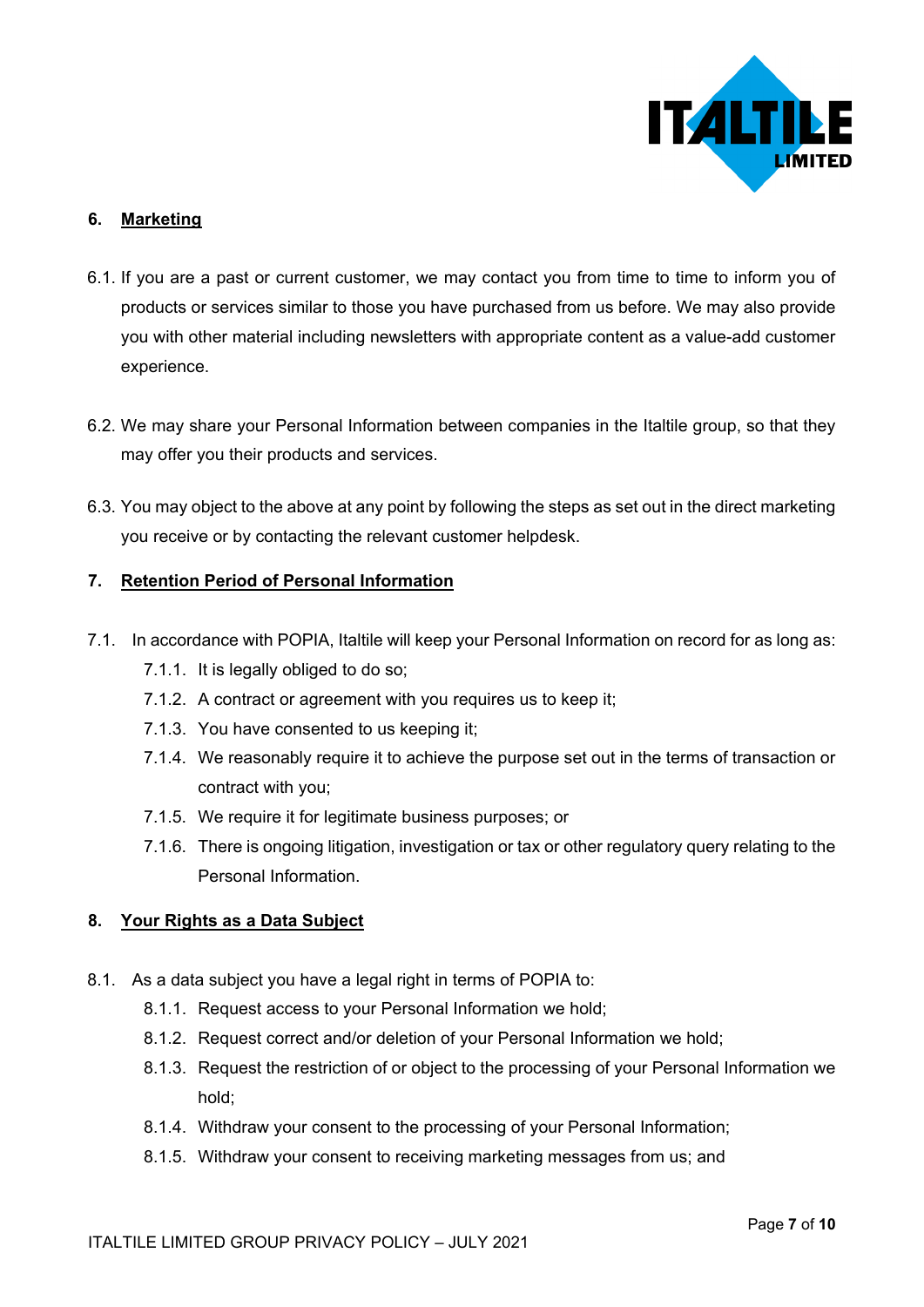

- 8.1.6. Complain to the Information Regulator as set out below.
- 8.2. For further information on how to exercise these rights, please refer to our PAIA and POPIA manual which is available on our website at [www.italtile.com.](http://www.italtile.com/)
- 8.3. Important to note with regards to your rights is the following:
	- 8.3.1. We will require adequate proof of identification from you prior to responding to you (which we will do within a reasonable time);
	- 8.3.2. We will correct or delete information unless we are required or entitled to keep such information under applicable laws, in which case we will inform you.
	- 8.3.3. If we believe information does not require correction, we will provide you with credible reasoning for such.

## **9. Cookies**

Our websites make use of "cookies" to automatically collect information and data through the standard operation of the Internet servers. "Cookies" are small text files a website can use (and which we may use) to recognise repeat users, facilitate the user's on-going access to and use of a website and allow a website to track usage behaviour and compile aggregate data that will allow the website operator to improve the functionality of the website and its content, and to display more focused advertising to a user by way of third party tools. The type of information collected by cookies is not used to personally identify you. If you do not want information collected through the use of cookies, there is a simple procedure in most browsers that allows you to deny or accept the cookie feature. Please note that cookies may be necessary to provide you with certain features available on our website, and thus if you disable the cookies on your browser you may not be able to use those features, and your access to our Websites will therefore be limited.

## **10. Security Breaches**

10.1. Italtile has implemented appropriate technical and structural security measures to protect Personal Information that is in its' possession against accidental or illegal damage, loss, modification, unauthorised disclosure, or unauthorised access, in accordance with applicable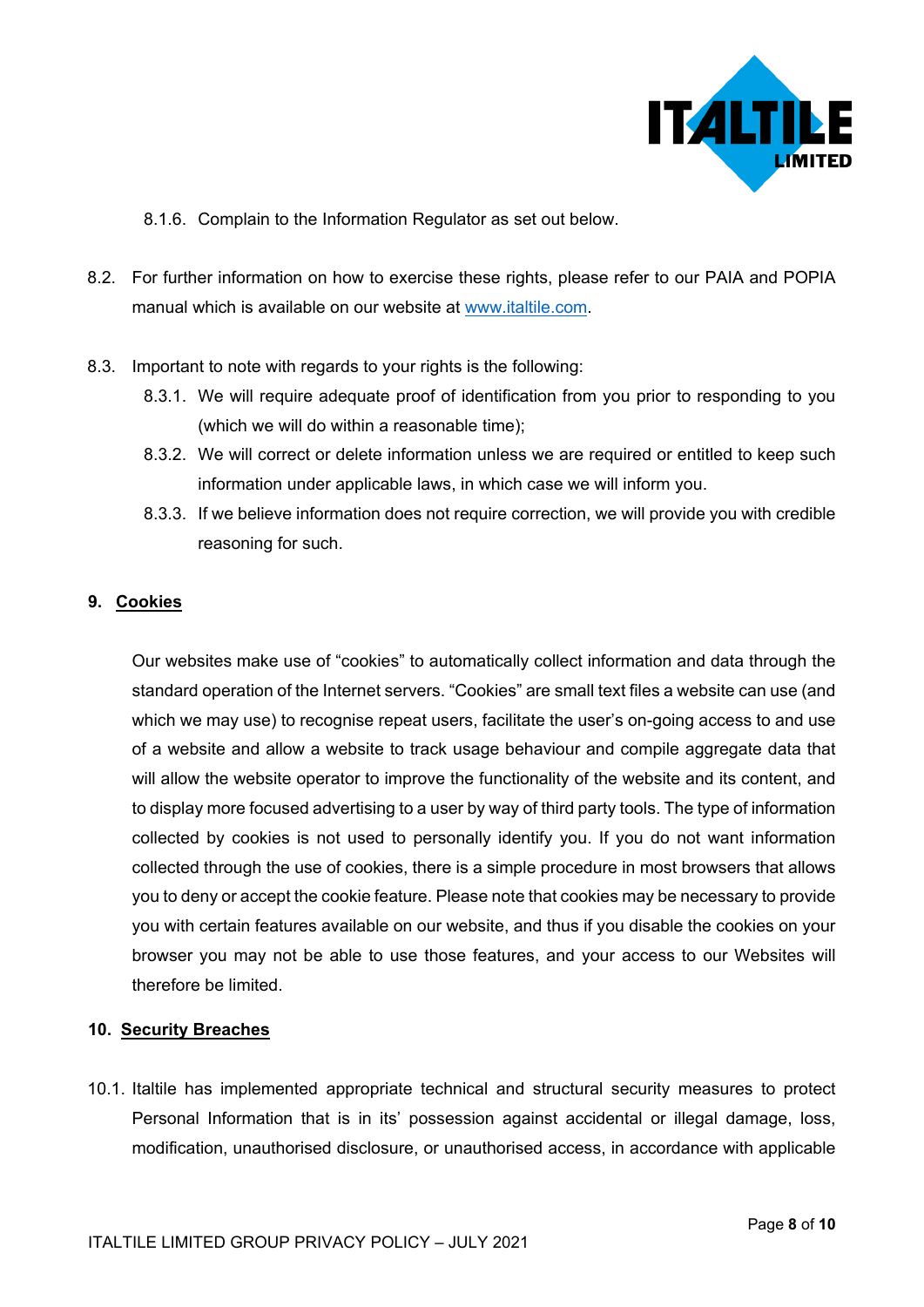

laws. Despite these measures, you acknowledge that Personal Information may be accessed by an unauthorised third party (for e.g. as a result of criminal activity).

- 10.2. In the event of a data breach leading to the accidental or illegal damage, loss, modification, unauthorised disclosure or any unauthorised access to any Personal Information that has been transmitted, stored or otherwise processed by Italtile, the company has the relevant instruments and policies in place in order to cater for and assess the details relating to any such data breach in a prompt and efficient manner. Italtile will notify you of such data breach as soon as possible in accordance with POPIA.
- 10.3. As stated above, when we contract with third parties, we conclude agreements with them in terms of which we impose appropriate security, privacy and confidentiality obligations on them to ensure that personal information is kept secure.
- 10.4. Whilst we will do all things reasonably necessary to protect your rights of privacy, we cannot guarantee or accept any liability whatsoever for unauthorised or unlawful disclosures of your personal information, whilst in our possession, made by third parties who are not subject to our control, unless such disclosure is as a result of our gross negligence.
- 10.5. **If you disclose your personal information to a third party, such as an entity that operates a website linked to our website or anyone other than the Italtile, WE SHALL NOT BE LIABLE FOR ANY LOSS OR DAMAGE, HOWSOEVER ARISING, SUFFERED BY YOU AS A RESULT OF THE DISCLOSURE OF SUCH INFORMATION TO THE THIRD PARTY. This is because we do not regulate or control how that third party uses your personal information. You should always ensure that you read the privacy policy of any third party.**

## **11. The Information Regulator**

11.1. Should you wish to lodge a complaint with the Information Regulator related to this Privacy Policy, you may do so in the prescribed manner and form.